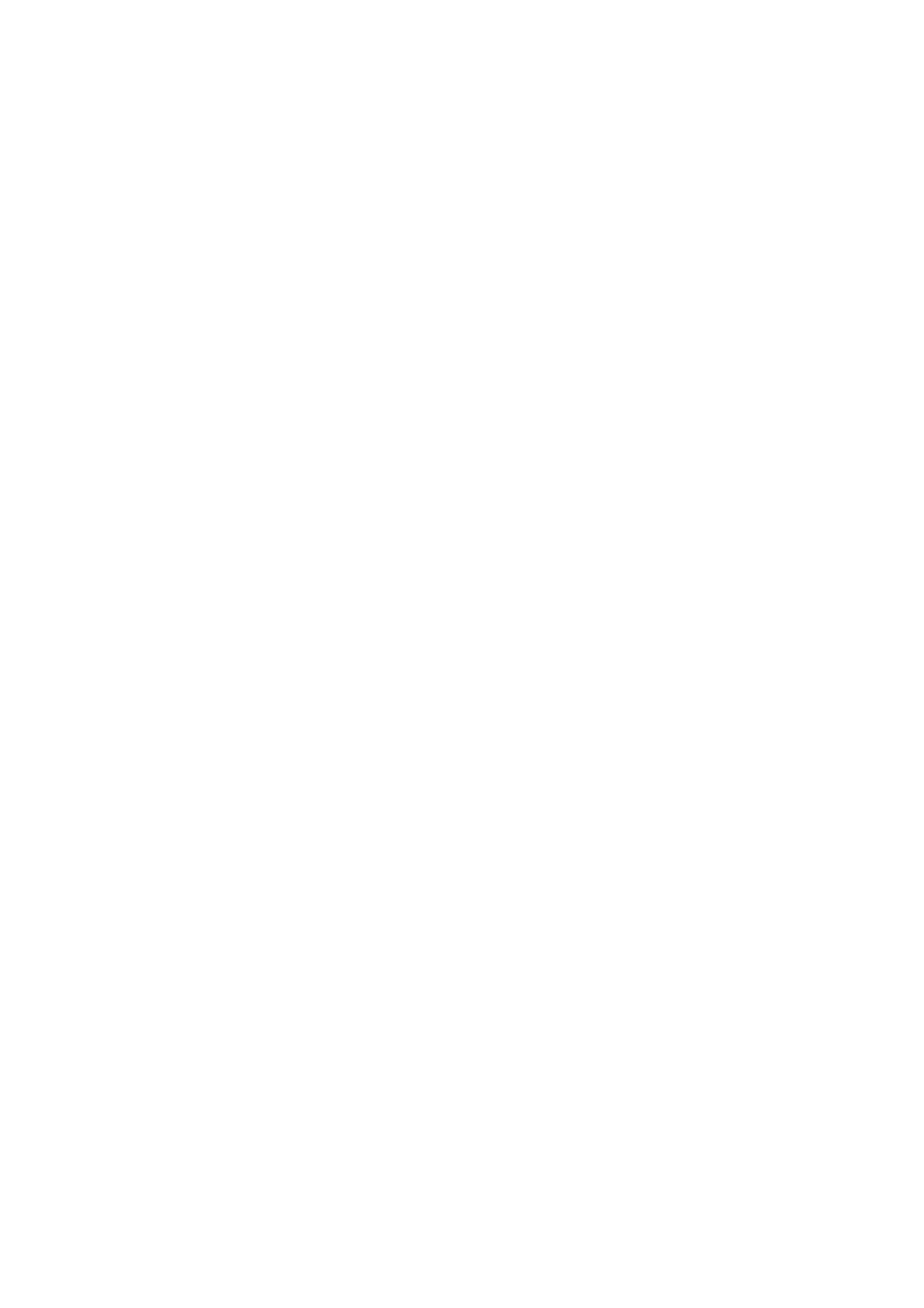The author assumes no responsibility for any errors or omissions that may appear in this document nor does it make a commitment to update the information contained herein.

Third-party brands and names are the property of their respective owners.

March 19, 1998 Taipei, Taiwan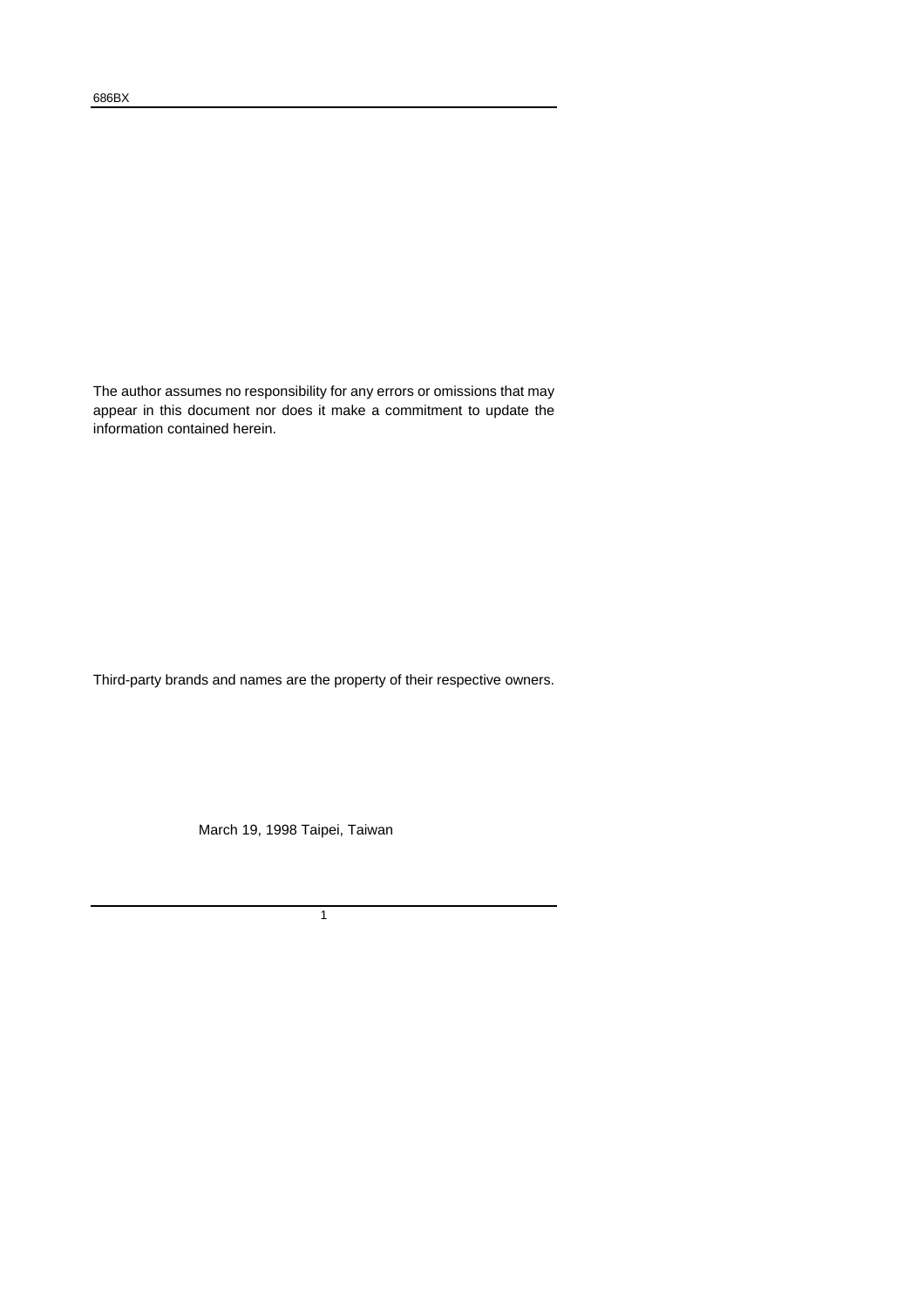#### **CPU SPEED SETUP**

The system bus speed is selectable between 66.6MHz and 100 MHz. The user can select the system bus speed **(JP6)** and change the DIP SWITCH **(SW)** selection to set up the CPU speed for 200 - 633MHz processor.

| The CPU speed MUST match with the frequency RATIO. It will cause     |  |
|----------------------------------------------------------------------|--|
| system hanging up if the frequency RATIO is higher than that of CPU. |  |

| <b>CLK RATIO</b> | SW <sub>1</sub> | <b>SW2</b> | <b>SW3</b> | <b>SW4</b> |
|------------------|-----------------|------------|------------|------------|
| X3               | ON              | <b>OFF</b> | ON         | <b>ON</b>  |
| X3.5             | <b>OFF</b>      | <b>OFF</b> | <b>ON</b>  | <b>ON</b>  |
| X <sub>4</sub>   | <b>ON</b>       | <b>ON</b>  | <b>OFF</b> | ON         |
| X4.5             | <b>OFF</b>      | <b>ON</b>  | <b>OFF</b> | ON         |
| X <sub>5</sub>   | ON              | <b>OFF</b> | <b>OFF</b> | <b>ON</b>  |
| X5.5             | <b>OFF</b>      | <b>OFF</b> | <b>OFF</b> | <b>ON</b>  |

**JP6**

| 1-2 CLOSE :   System Speed is set to 66 MHz  |
|----------------------------------------------|
| 2-3 CLOSE : Reserved (For Future use only!)  |
| 1-2-3 OPEN :   System Speed is set to 100MHz |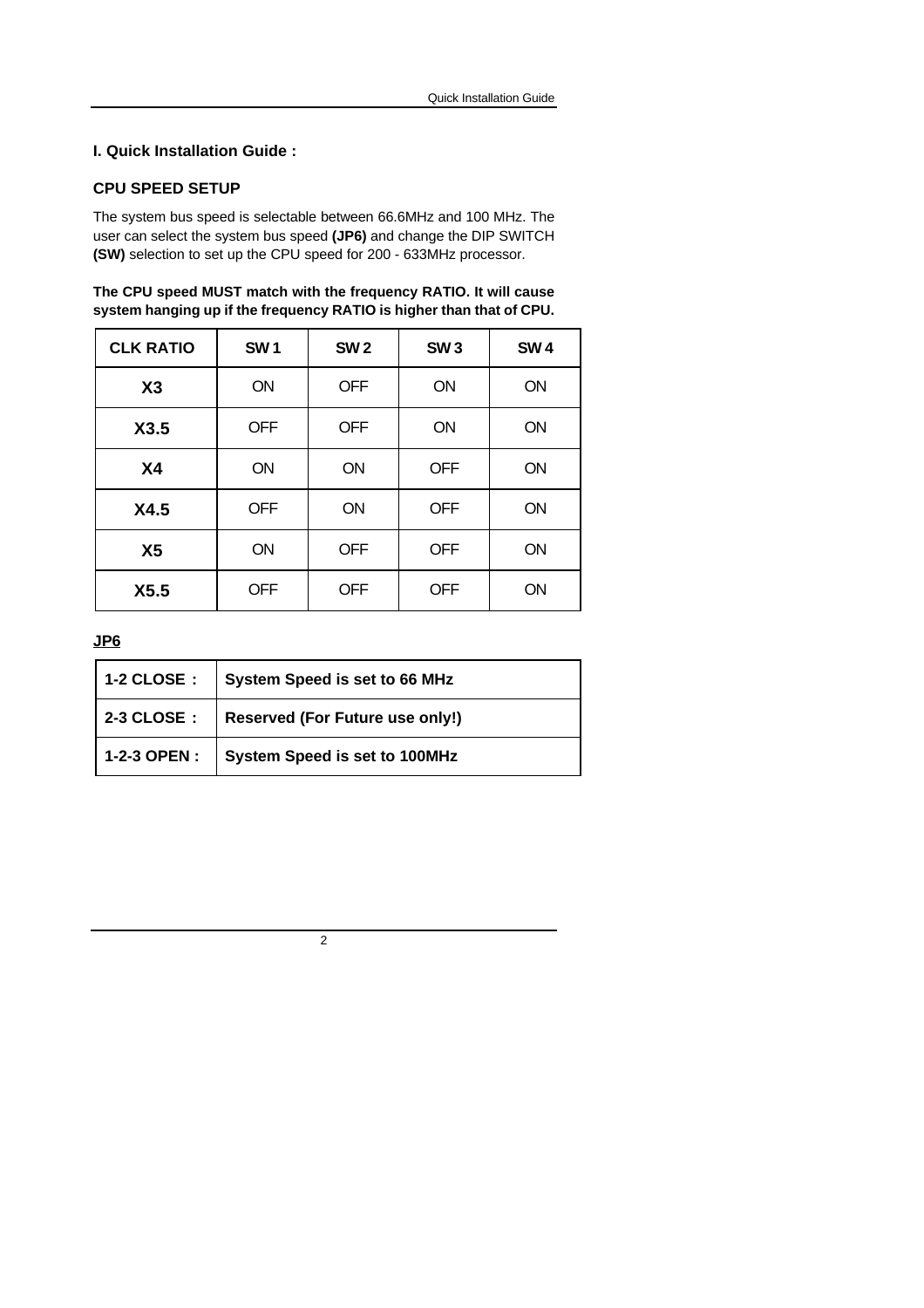I. **Set system speed to 66MHz:** JP6 pin 1-2 short will cause system always run at 66 MHz FSB (Front Side Bus).



II. **Set system speed to 100MHz:** JP6 pin 1-2-3 open will cause system always run at 100MHz FSB.

$$
\begin{array}{c}\n\text{JP6} \quad \textcircled{)} \quad \textcircled{)} \\
3 & 2 & 1\n\end{array}
$$

III. **Function for future use:** Please don't short this pins right now!

$$
\begin{array}{c}\n\text{JP6} \\
\hline\n3 & 2 & 1\n\end{array}
$$

1. Pentium<sup>®</sup> II 300 / 100MHz FSB



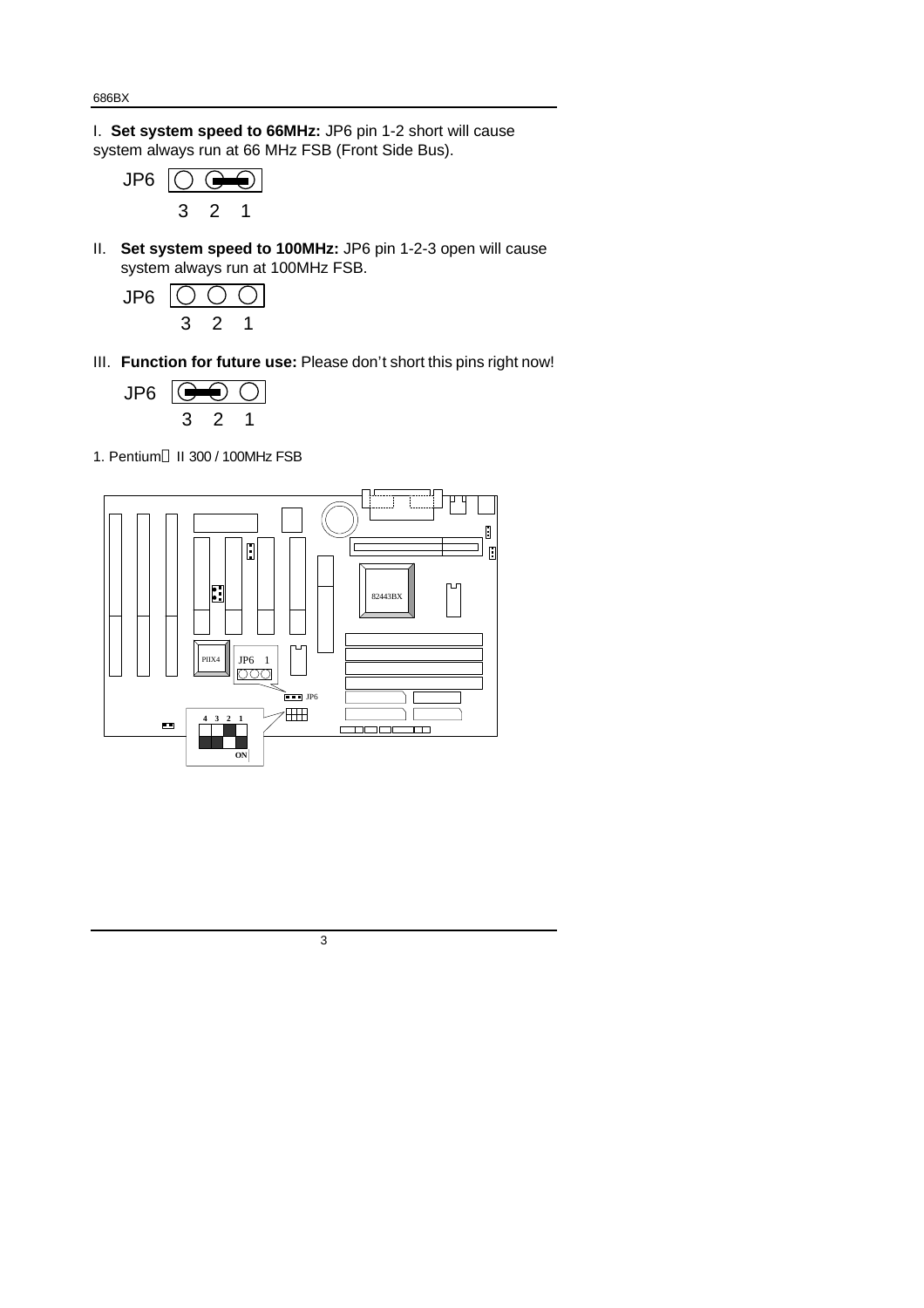2. Pentium<sup>®</sup> II 350 / 100MHz FSB



3. Pentium<sup>®</sup> II 400 / 100MHz FSB



4. Pentium<sup>®</sup> II 450 / 100MHz FSB



5. Pentium<sup>®</sup> II 233 MHz / 66MHz FSB

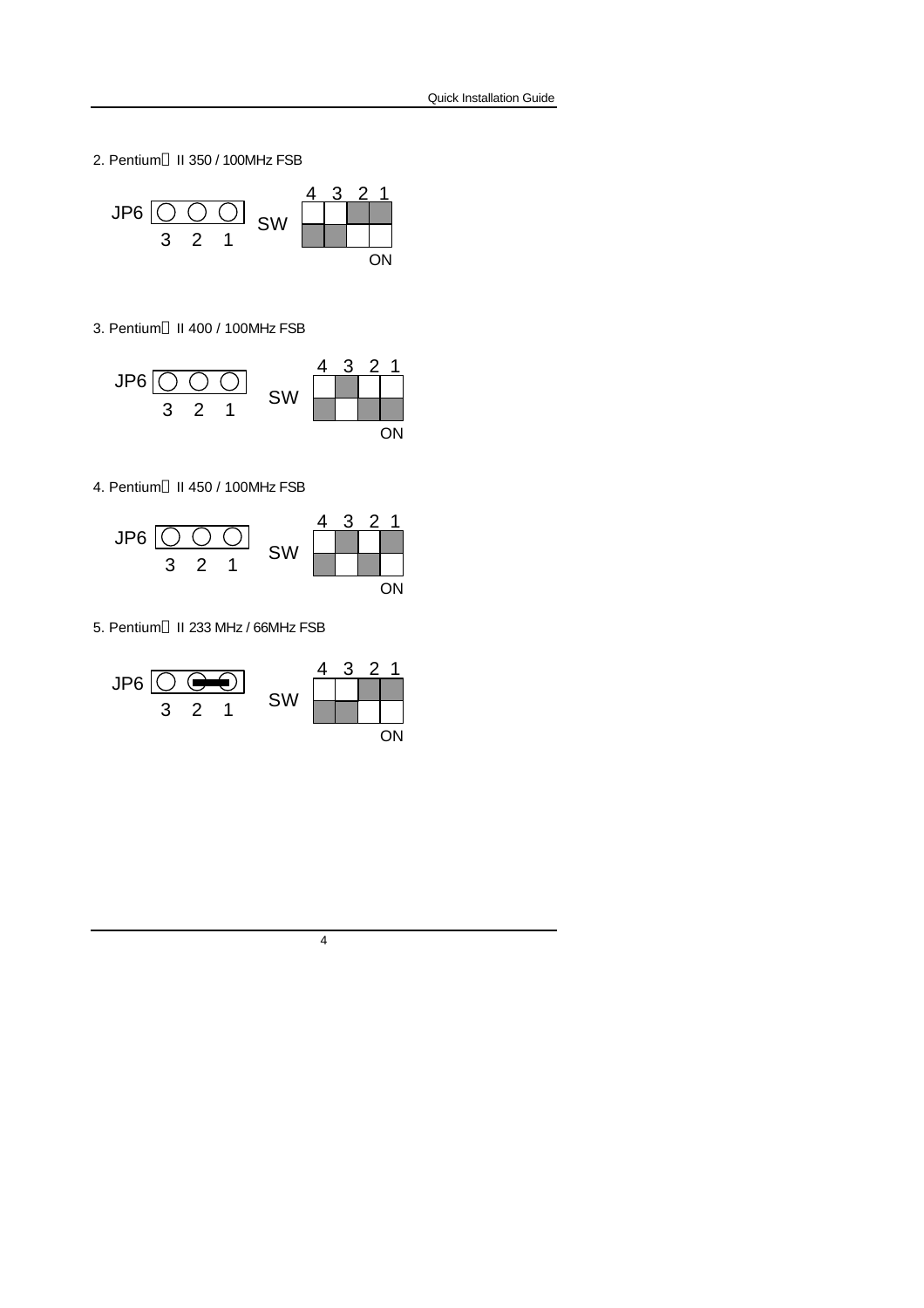6. Pentium<sup>®</sup> II 266 / 66MHz FSB



7. Pentium<sup>®</sup> II 300 MHz / 66MHz FSB



## **II. Jumper setting :**

SPK : Speaker Connector



RST : Reset Switch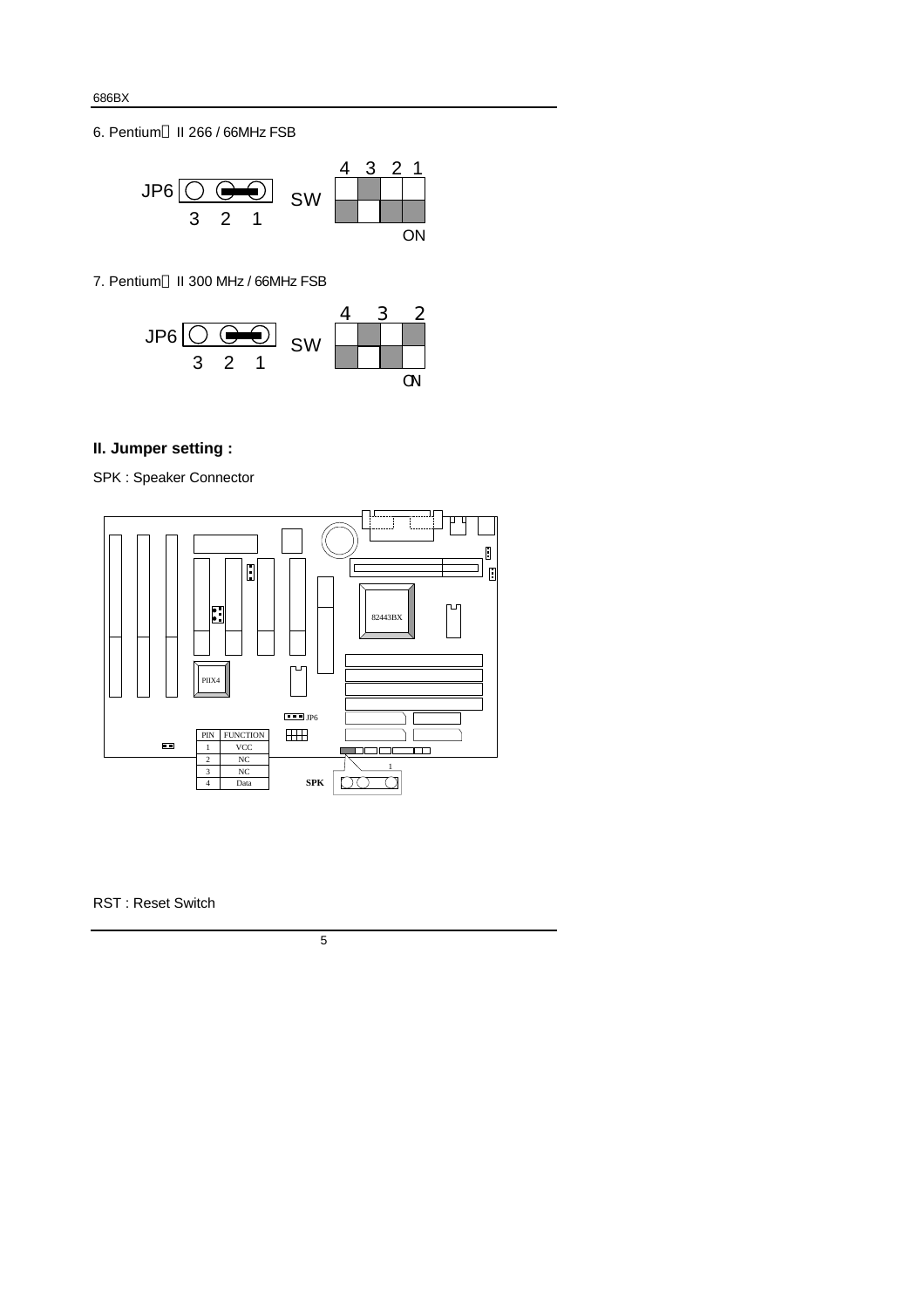

PW LED : Power LED Connector



HD : IDE Hard Disk Active LED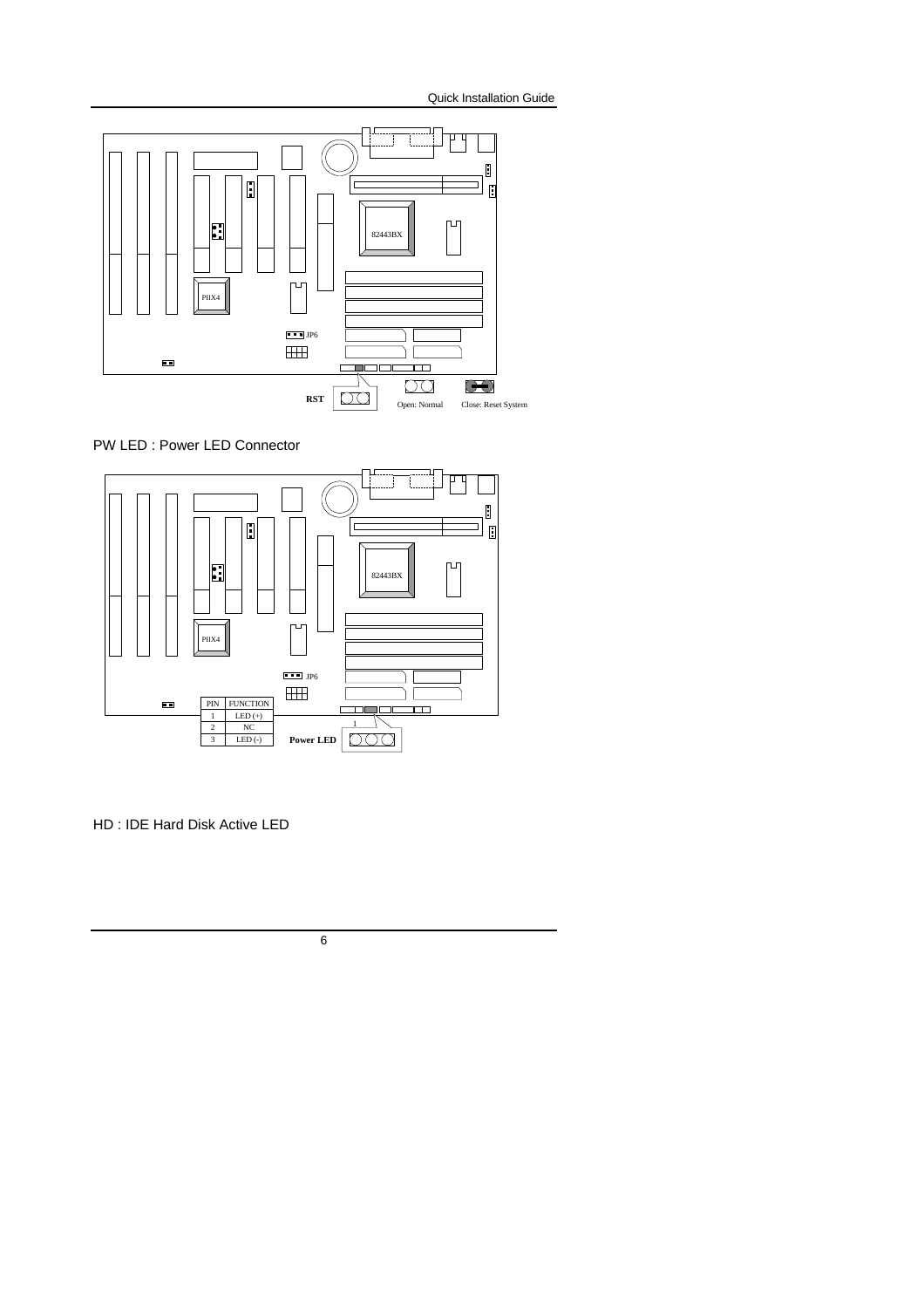686BX



IR : Infrared Connector (Optional)



GN : Green Function Switch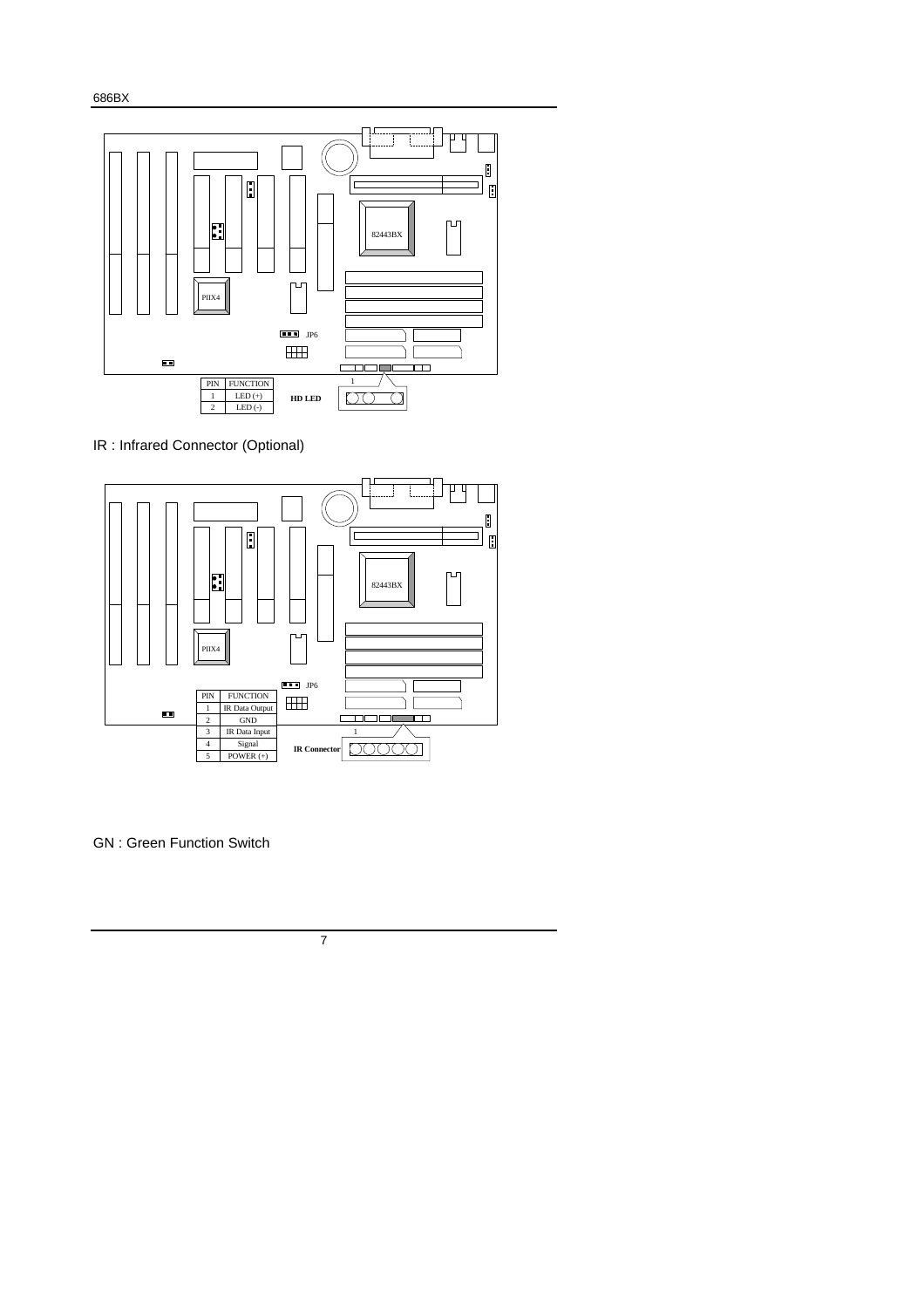

Soft POWER : Soft Power Connector



POWER1 : Power Connector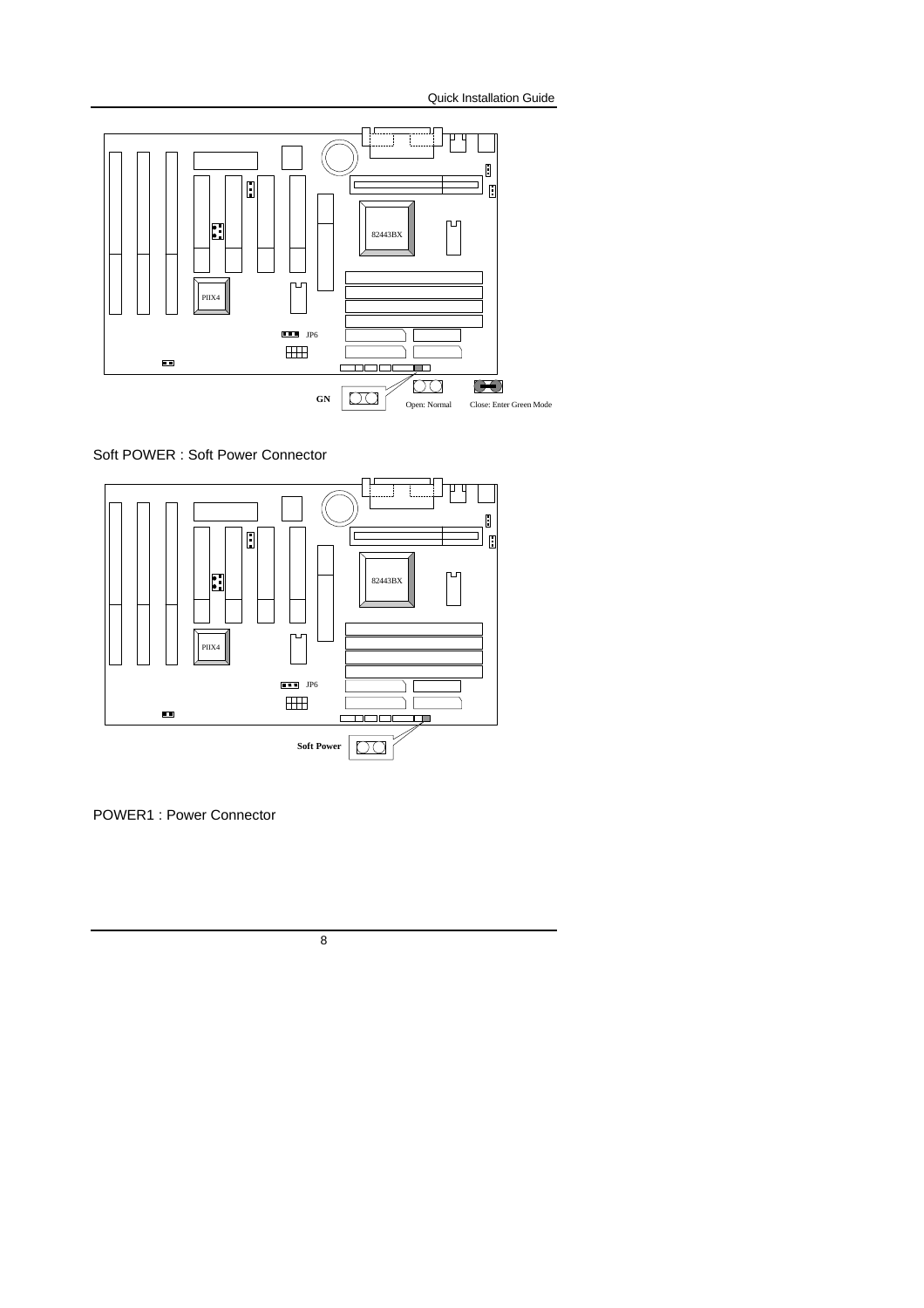

#### PS/2 Mouse / Keyboard Connector



J1 : CPU Cooling Fan Power Connector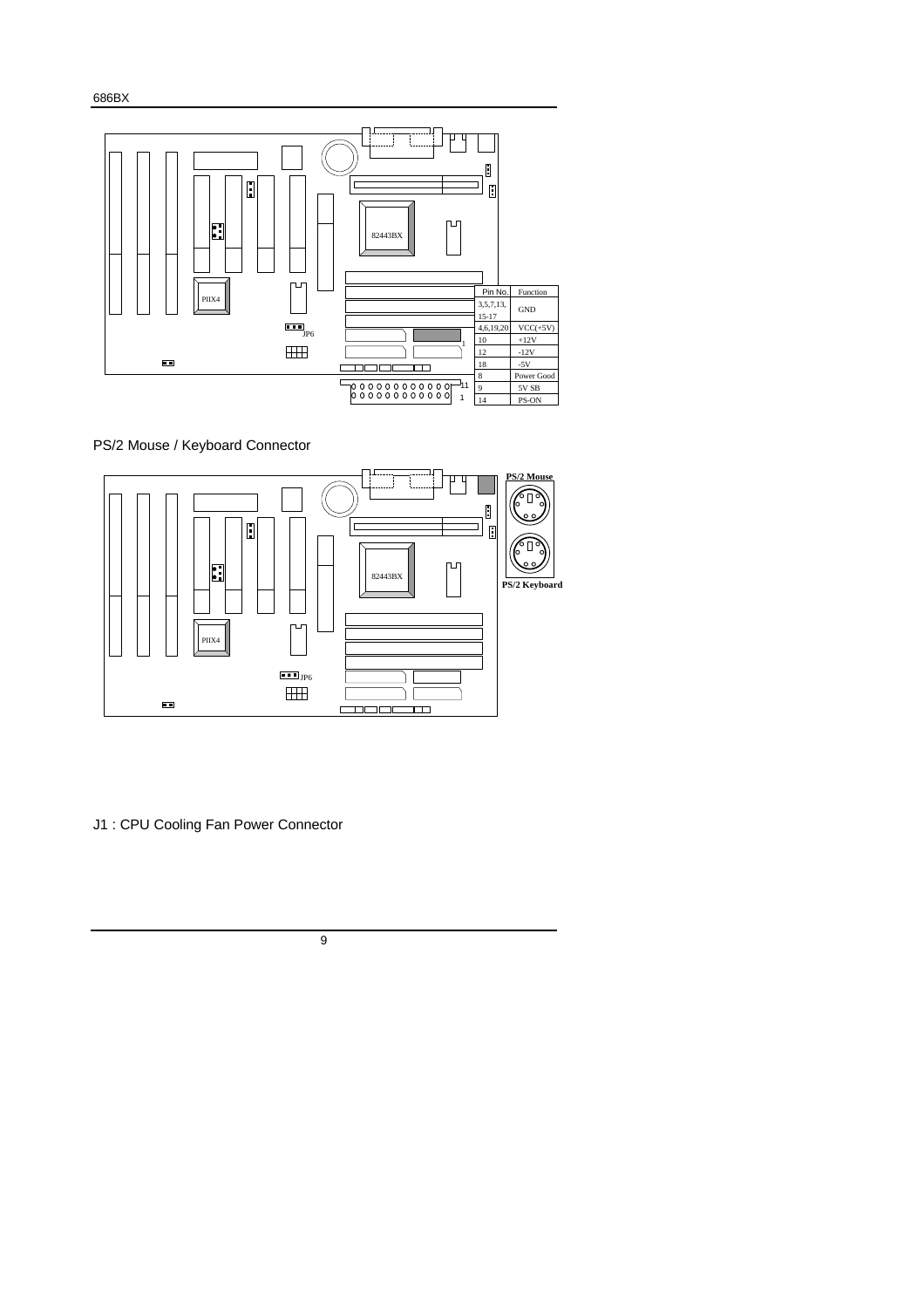

IDE1: For Primary IDE port



IDE2: For Secondary IDE port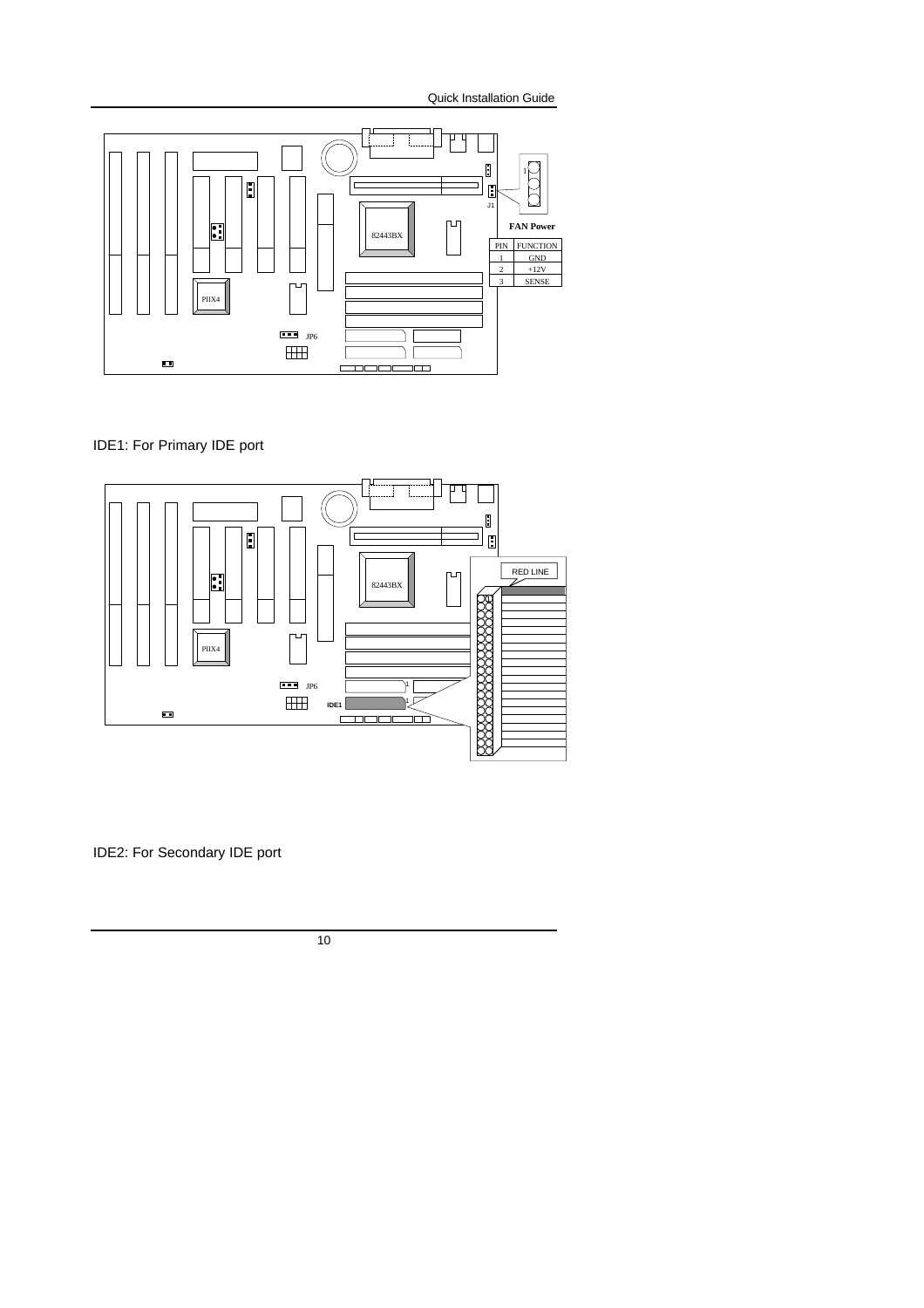686BX



#### J3 : FLOPPY PORT



LPT PORT / COM A / COM B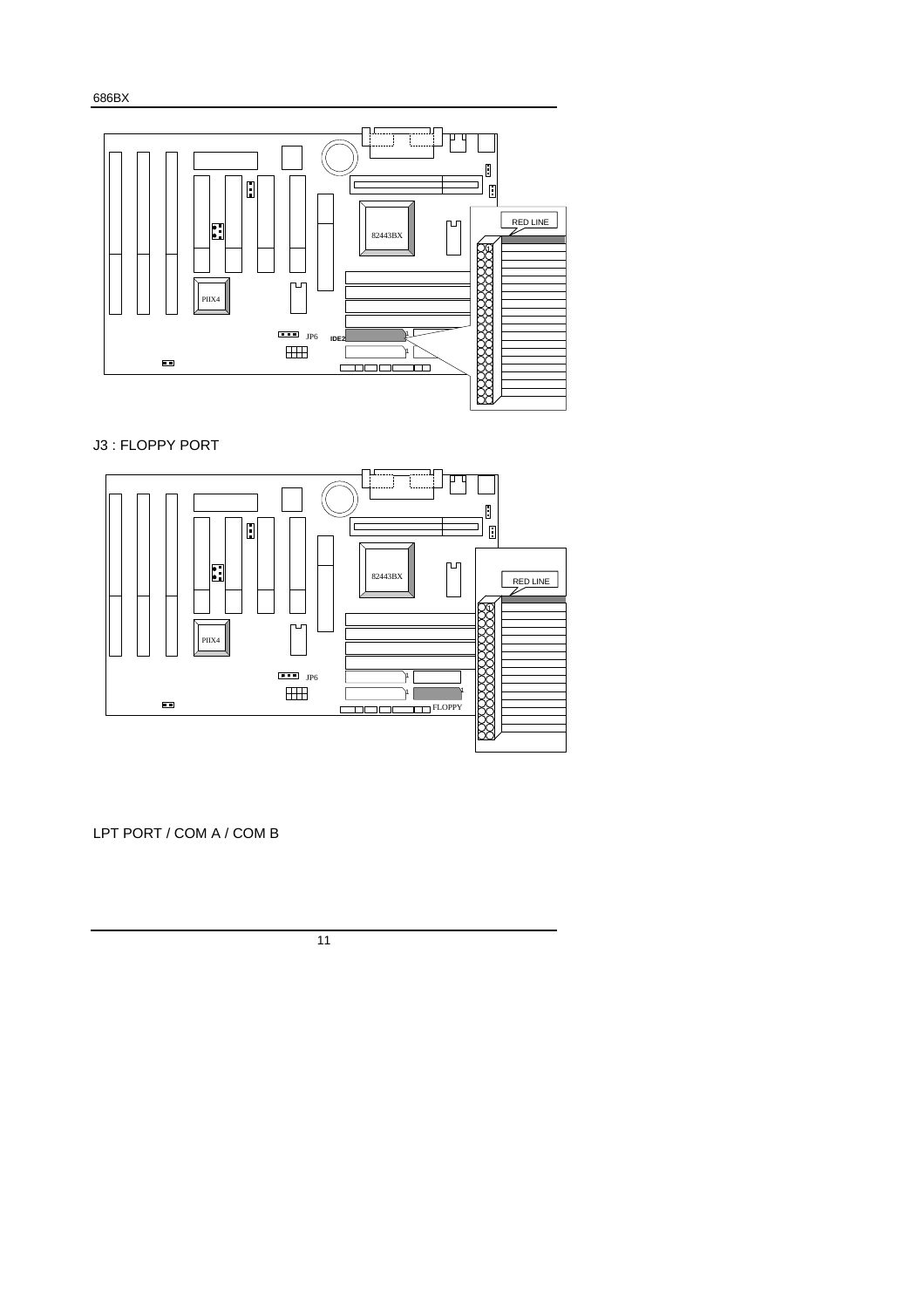

#### JP1 : Keyboard Power On Selection



CN1: USB Port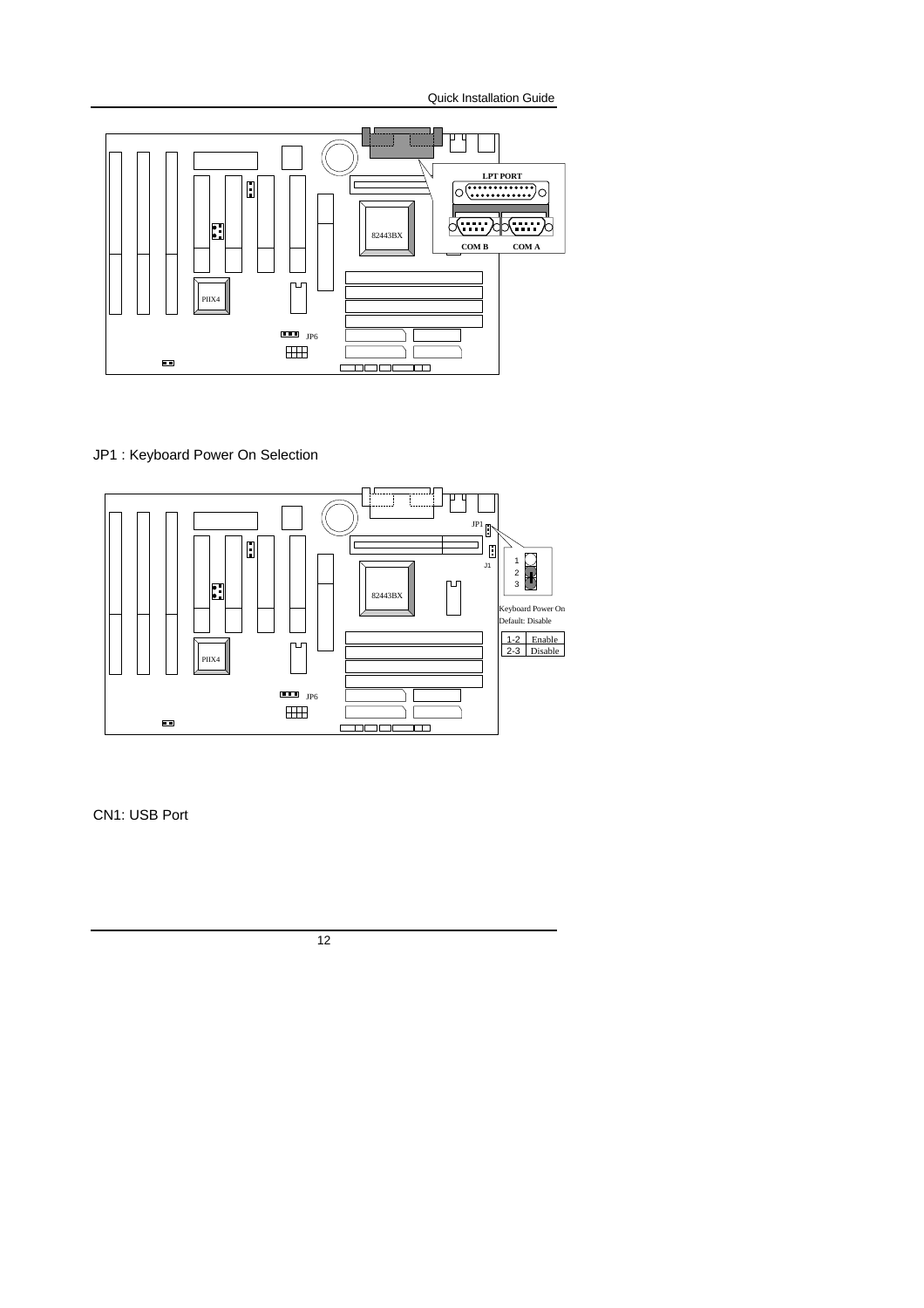

#### J15: ATX Power Control Selection



J13:Wake On LAN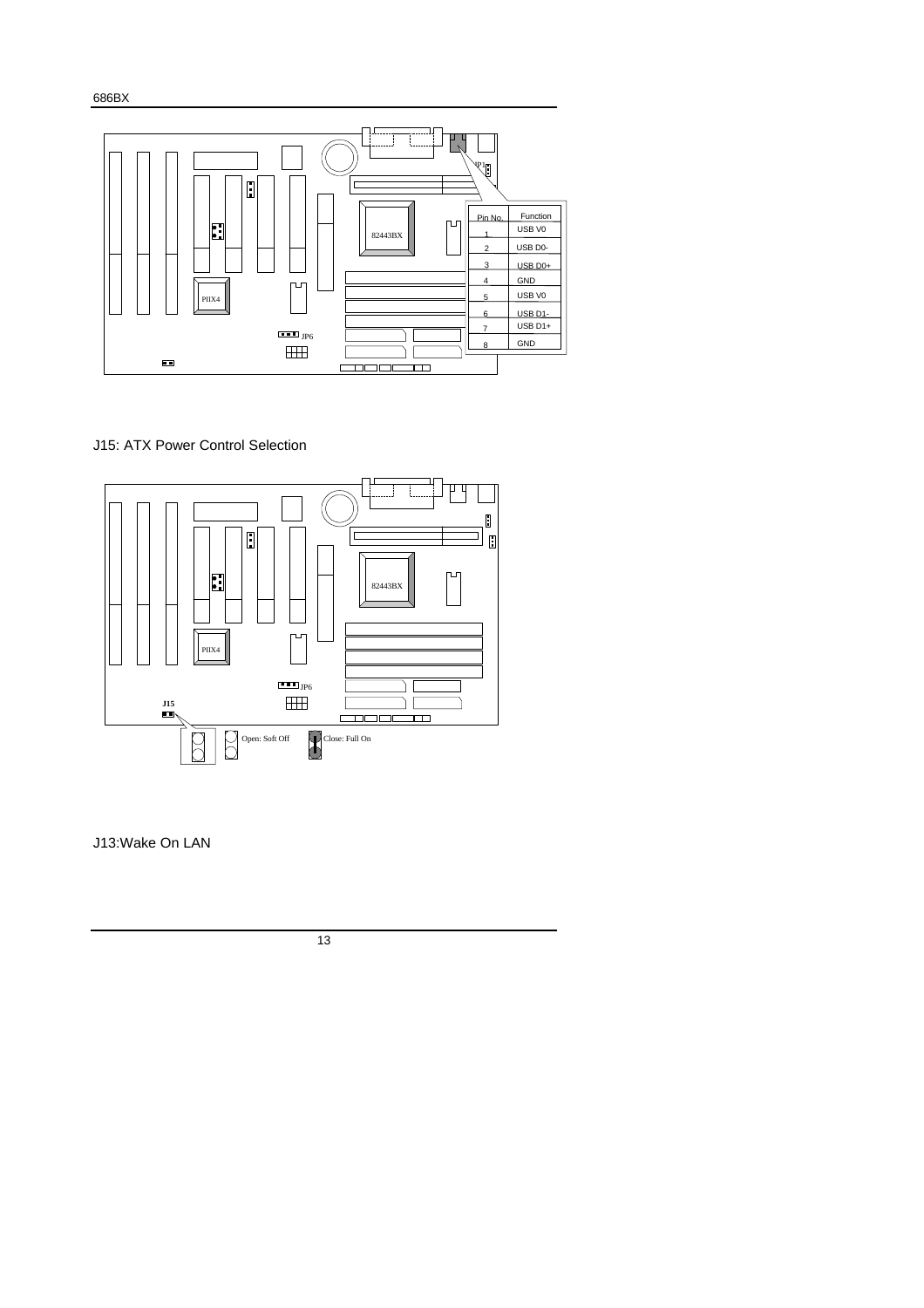

J14:Creative PCI Sound Card Support



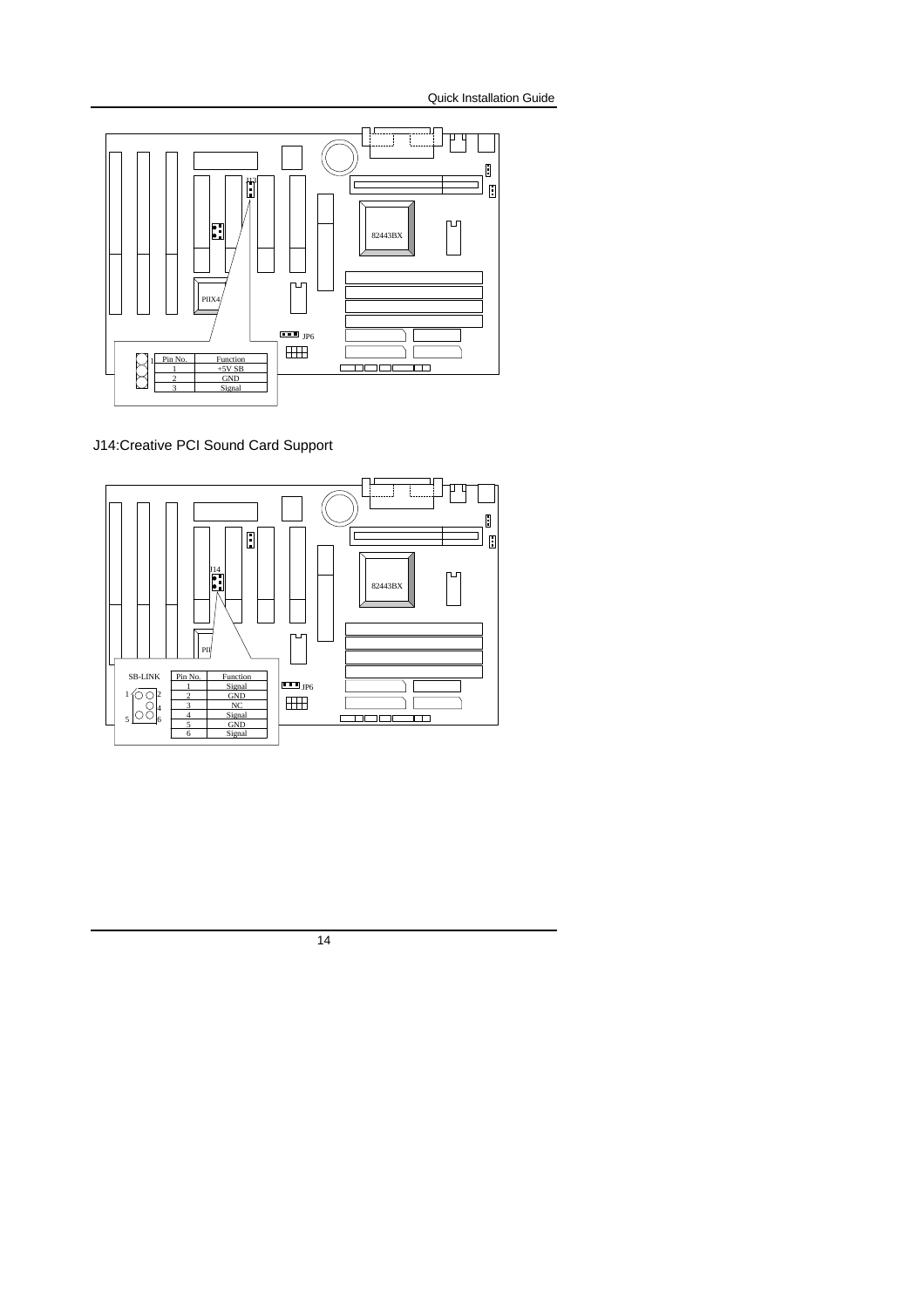### **III. Top Performance Test Setting:**

The following performance data list is the testing results of some popular benchmark testing programs.

Users have to modify the value for each item in chipset features as follow for top performance setting. ROM PCI / ISA BIOS

| KUM PUL/JSA BIUS<br><b>CHIPSET FEATURES SETUP</b><br>AWARD SOFTWARE, INC.                                                                                                                                                                                                                               |                                                                                                                            |                                                                                                                                                                                                                                            |                                                                                                                                                           |  |
|---------------------------------------------------------------------------------------------------------------------------------------------------------------------------------------------------------------------------------------------------------------------------------------------------------|----------------------------------------------------------------------------------------------------------------------------|--------------------------------------------------------------------------------------------------------------------------------------------------------------------------------------------------------------------------------------------|-----------------------------------------------------------------------------------------------------------------------------------------------------------|--|
| EDO CASx# MA Wait State<br>EDO RAS <sub>x</sub> # Wait State<br>SDRAM CAS latency Time<br>DRAM Data Integrity Mode<br>System BIOS Cacheable<br>Video BIOS Cacheable<br>Video RAM Cacheable<br>16 Bit I/O Recovery Time<br>Memory Hole At 15M-16M<br><b>Delayed Transaction</b><br>Clock Spread Spectrum | :1<br>: 1<br>:2<br>: $Non-ECC$<br>: Enabled<br>: Enabled<br>: Disabled<br>$\pm 1$<br>: Disabled<br>: Disabled<br>: Disable | <b>Current CPU Temperature</b><br><b>Current CPU FAN Speed</b><br>Current $CPUVCone$ A<br>Current $CPUVCone$ B<br>Current $+3.3$ V<br>Current $+5$ V<br>Current $+12$ V<br>Current - 12 V<br>Current - $5V$<br><b>Current Battery Life</b> | $:56^{\bigoplus J/132}$ $\bigoplus K$<br>: 5152 RPM<br>: 2.83 V<br>: 1.50 V<br>: 3.53 V<br>: 4.99 V<br>: 12.28 V<br>$: -11.81 V$<br>$: -5.04$ V<br>$:$ OK |  |
| Slow Down CPU Duty Cycle<br>Alarm When CPU Overheat<br><b>CPU</b> Temperature Select<br><b>CPUFan Control</b><br>l*CPUFan Fail Alarm                                                                                                                                                                    | : Disable<br>: Disabled<br>: $75 \oplus J/167 \oplus K$<br>: Disabled<br>: Disabled                                        | $\text{ESC}:$ Quit<br>$PU/PD/+\prime$ -<br>F1.<br>: Help<br>F5<br>: Old Values (Shift)F2<br>F6<br>: Load BIOS Defaults<br>F7<br>: Load PERFORMANCE Defaults                                                                                | $\hat{\rho} \tilde{\rho} \neq \tilde{\sigma}$ : Select Item<br>: Modify<br>: Color                                                                        |  |